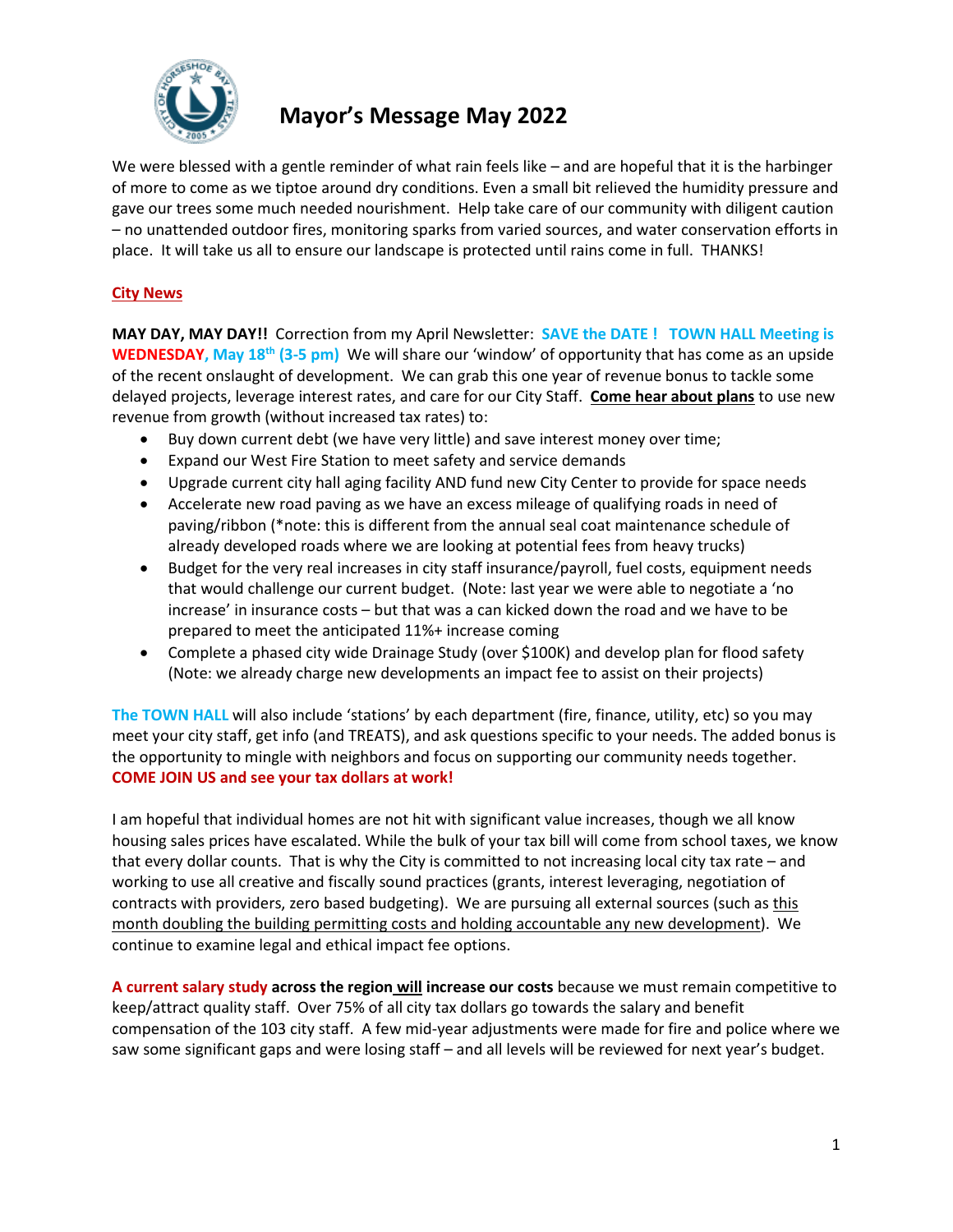The remaining funds must cover all operational costs. So any opportunity to 'pay ahead' such as this year in acquiring equipment (while supplies are available), upgrading, and pulling forward a few capital outlay items (such as new road construction) is crucial. Our .27 cent rate (compared to other areas cities such as Marble Falls with a .62 rate) is the best any of us could hope for….but it is also an attractive feature for new home owners seeking to leave other communities with higher rates rates where building the same home at the same current building cost will have double the tax rate at a minimum. With the low tax rates comes up and down benefits.

Much of the work for keeping our quality of life at efficient costs comes from volunteer committees bringing their expertise to City Committee work. PLEASE thank your neighbors who are serving on city committees taking deep dives into alternatives for traffic patterns, greenspace protection, ordinance development. Committee members will be at the Town Hall for you to recognize and ask questions..

## -------------------

**Internet update**…..**Plan D!!** Just as we had all contracts signed and sub-contractors in place to begin trenching, the reality that we had shared clearly with internet providers became real to them. They tried several approaches and equipment to try to work their way through the bedrock we sit on to install fiber lines. This is 'do'able in new developments where they don't have to follow a straight line or avoid tearing up utility/irrigation lines or roads/driveways/landscape. They have finally cried UNCLE and we are full circle back to Plan A (hopefully) which is a blend of minimal fiber and expanded wireless.

**A few of our communities are still on the Vyve radar** for fiber connection as they sit adjacent to existing main lines on Hwy 2147 and Hwy 2831 and have easier connectivity. Vyve indicates they have a green light to get **Sienna Creek, Golden Bear, the Enclave, and potentially Pecan Creek** connected (no time details have emerged, though they say they have begun on Sienna Creek as a part of the current expansion). We continue to work to get the original line in place to Cap Rock clubhouse (which does not require straight line installation) so that the wireless internet antenna can be installed. We have identified several other high points (Cottonwood Shores tower, for example) that can increase the line of sight network. If all of this pans out, we could have over 70% of our community 'connected' to some dependable combination of fiber and wireless. We will continue conversations for expanded services.

This week much of the **wireless was struggling** either due to point of origin problems or the weight of usage from growth making it extremely slow with dropped signals. You will hear neighbors speak of varied other providers/access strategies (ATT, VGI, Verizon, etc). If a neighbor is having success…I encourage you to follow up. These providers are serving a limited sector successfully (their distribution points are limited) and you may be among those with access. Be sure to get details as some will see decline in stability if the number of those served reaches a tipping point on their capacity of bandwidth. But overall….there are some good options.

There are also **a couple of providers who have selected "beta" sights,** having some of your neighbors test capacity and potential for access in some challenging areas (homes behind tree blocking signals, homes in low lying areas, etc). The use of new technology to cut through and/or satellite is growing all the time and we may have to accept that we will have a patchwork of providers at best until technology stability emerges. This is just one more reason why communicating with your near neighbors is important – to share what is working unique to your sector of the city. Any new developments will be expected to include fiber as part of their utility network (as is in place at Tuscan Village, Escondido, the new Sienna Creek/soon to be "Hidden Creek").